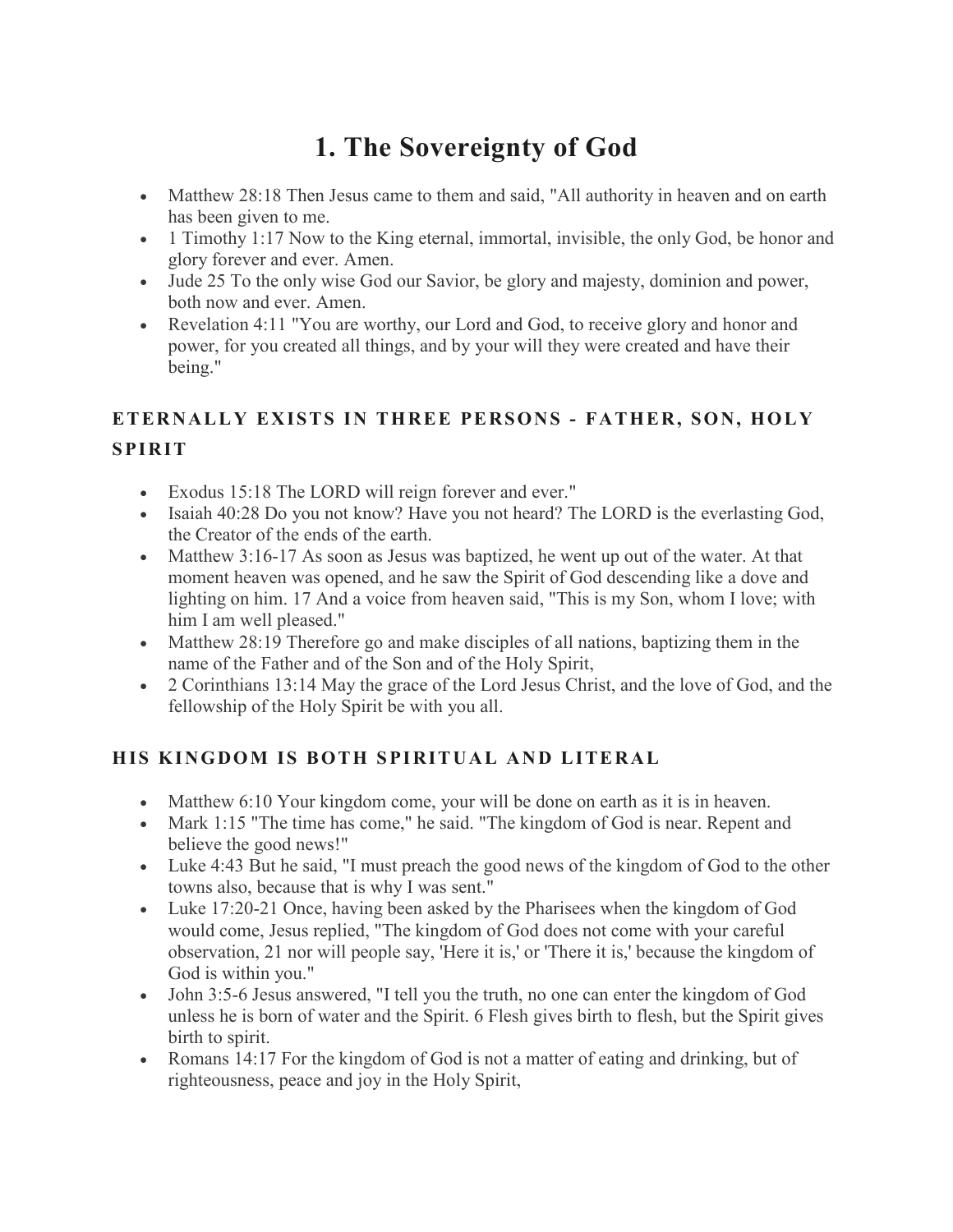*Because God is sovereign, eternal, and holy, we believe his rule is just and righteous. It is by his power that creation is sustained. He exists as three persons in perfect unity with himself. His domain is a kingdom of perfect balance and harmony which includes all things in existence.*

# **2. The Authority of God's Word**

- 1 Corinthians 2:13 This is what we speak, not in words taught us by human wisdom but in words taught by the Spirit, expressing spiritual truths in spiritual words.
- 2 Timothy 3:16-17 All Scripture is God-breathed and is useful for teaching, rebuking, correcting and training in righteousness, 17 so that the man of God may be thoroughly equipped for every good work.
- Hebrews 4:12 For the word of God is living and active. Sharper than any double-edged sword, it penetrates even to dividing soul and spirit, joints and marrow; it judges the thoughts and attitudes of the heart.
- 2 Peter 1:21 For prophecy never had its origin in the will of man, but men spoke from God as they were carried along by the Holy Spirit*.*

### **GOD'S WORD IS INFALLIBLE**

- Numbers 23:19 God is not a man, that he should lie, nor a son of man, that he should change his mind. Does he speak and then not act? Does he promise and not fulfill?
- Matthew 24:35 Heaven and earth will pass away, but my words will never pass away.
- Titus 1:1-2 Paul, a servant of God and an apostle of Jesus Christ for the faith of God's elect and the knowledge of the truth that leads to godliness- 2 a faith and knowledge resting on the hope of eternal life, which God, who does not lie, promised before the beginning of time,
- Hebrews 6:17-18 Because God wanted to make the unchanging nature of his purpose very clear to the heirs of what was promised, he confirmed it with an oath. 18 God did this so that, by two unchangeable things in which it is impossible for God to lie, we who have fled to take hold of the hope offered to us may be greatly encouraged.

### **GOD'S WORD IS SPIRITUALLY COMPREHENSIBLE**

- Mark 4:11-12 He told them, "The secret of the kingdom of God has been given to you. But to those on the outside everything is said in parables 12 so that, "'they may be ever seeing but never perceiving, and ever hearing but never understanding; otherwise they might turn and be forgiven!'"
- Luke 17:20 Once, having been asked by the Pharisees when the kingdom of God would come, Jesus replied, "The kingdom of God does not come with your careful observation,
- Romans 10:8 But what does it say? "The word is near you; it is in your mouth and in your heart," that is, the word of faith we are proclaiming:

*Because God has authority over mankind through his Word, we believe that our lifestyle and conduct should be congruent and consistent with the holy standards as set forth within and throughout all of the Holy Scriptures. These standards should be embraced by all and all should*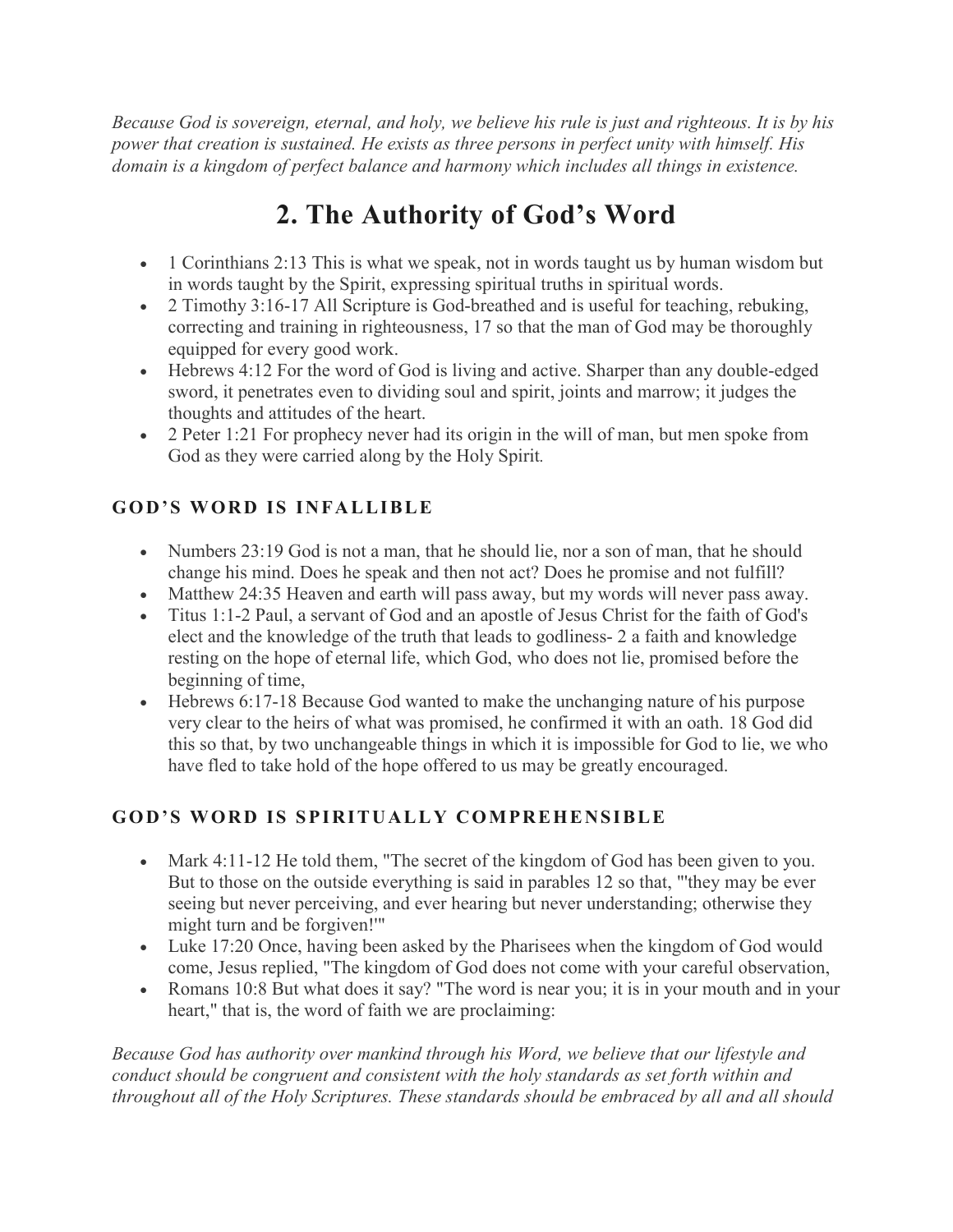*endeavor to keep and honor all of God's Word. These truths are the standards that are given to guide and to guard our faith, our actions, and our words.*

# **3. Man is Created in God's Image and Likeness**

- Genesis 1:27 So God created man in his own image, in the image of God he created him; male and female he created them.
- Genesis 9:6 "Whoever sheds the blood of man, by man shall his blood be shed; for in the image of God has God made man.
- Ephesians 4:22-23 You were taught, with regard to your former way of life, to put off your old self, which is being corrupted by its deceitful desires; 23 to be made new in the attitude of your minds; 24 and to put on the new self, created to be like God in true righteousness and holiness.

#### **HE IS A TRIUNE MAN**

- Job 32:8 But it is the spirit in a man, the breath of the Almighty, that gives him understanding.
- 1 Corinthians 5:3 Even though I am not physically present, I am with you in spirit.  $\dots$
- Colossians 2:5 For though I am absent from you in body, I am present with you in spirit and delight to see how orderly you are and how firm your faith in Christ is.
- 1 Thessalonians 5:23 May God himself, the God of peace, sanctify you through and through. May your whole spirit, soul and body be kept blameless at the coming of our Lord Jesus Christ.

### **THE REDEEMED MAN IS EMPOWERED BY GOD**

- Genesis 1:26 Then God said, "Let us make man in our image, in our likeness, and let them rule over the fish of the sea and the birds of the air, over the livestock, over all the earth, and over all the creatures that move along the ground."
- Luke 10:19 I have given you authority to trample on snakes and scorpions and to overcome all the power of the enemy; nothing will harm you.
- John 14:12 I tell you the truth, anyone who has faith in me will do what I have been doing. He will do even greater things than these, because I am going to the Father.
- Acts 1:8 But you will receive power when the Holy Spirit comes on you; and you will be my witnesses in Jerusalem, and in all Judea and Samaria, and to the ends of the earth."
- Acts 2:4 All of them were filled with the Holy Spirit and began to speak in other tongues as the Spirit enabled them.
- Acts 8:6 When the crowds heard Philip and saw the miraculous signs he did, they all paid close attention to what he said.
- Ephesians 2:10 For we are God's workmanship, created in Christ Jesus to do good works, which God prepared in advance for us to do.
- 1 John 2:20 But you have an anointing from the Holy One, and all of you know the truth.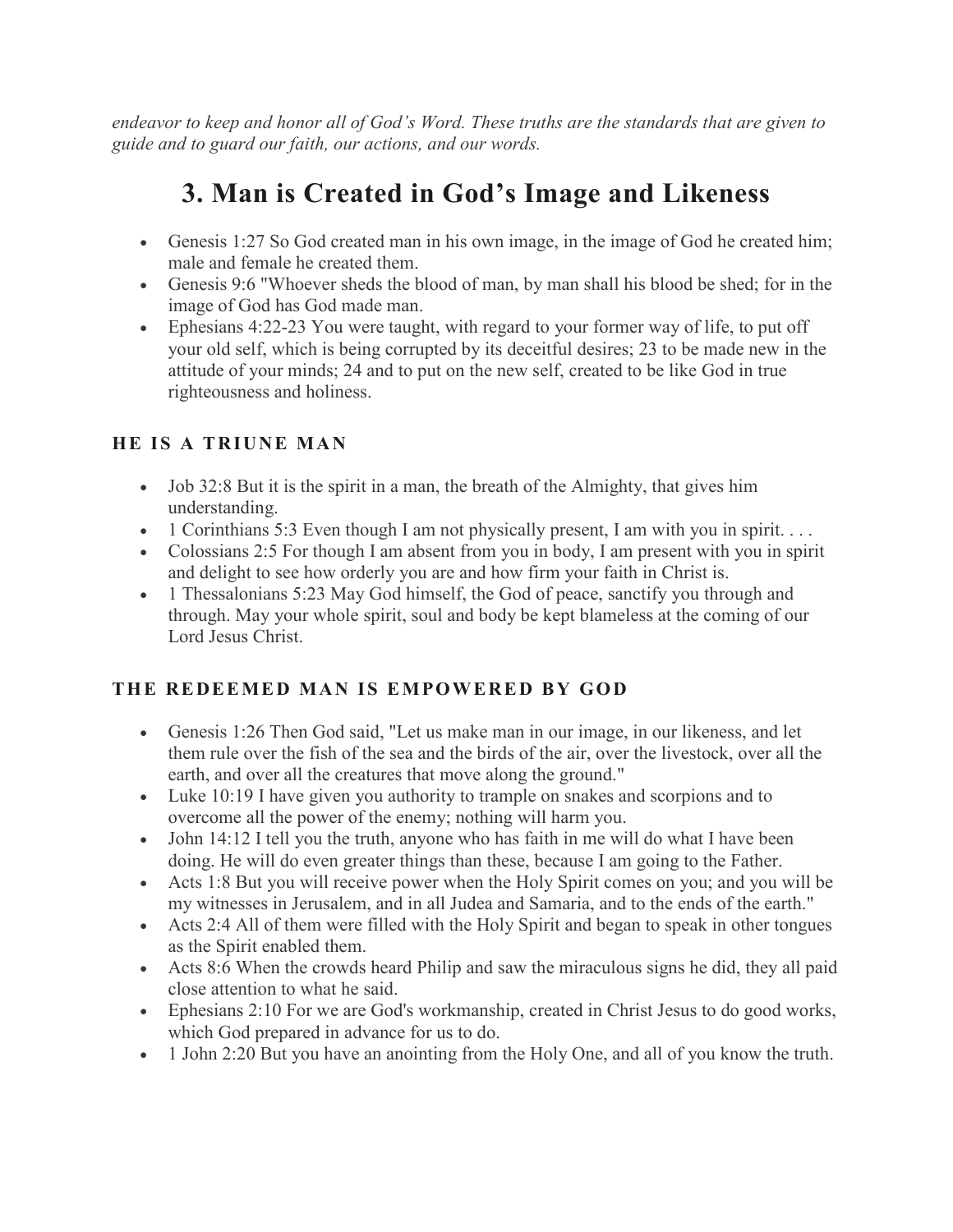*Because the deity of God is described as Omnipresent, Omnipotent, and Omniscient, it is hard to comprehend that his deity can dwell within us. This is why we were made in his image, which is a triune being. This is why we were made in his likeness. Unlike any other of God's creation, we have distinct abilities (such as speaking), we have conscience, and we possess an intuitive nature. This design enables the Holy Spirit to work and move within us, to do the works that God desires through the gifts of the Spirit and by his anointing.*

# **4. Salvation Comes Through Christ and Gives Mankind Access to the Presence of God**

- John 10:9 I am the gate; whoever enters through me will be saved. He will come in and go out, and find pasture.
- John 14:6 Jesus answered, "I am the way and the truth and the life. No one comes to the Father except through me.
- Romans 5:2 through whom we have gained access by faith into this grace in which we now stand. And we rejoice in the hope of the glory of God.
- Ephesians 2:18 For through him we both have access to the Father by one Spirit.
- Ephesians 3:12 In him and through faith in him we may approach God with freedom and confidence.
- Hebrews 4:16 Let us then approach the throne of grace with confidence, so that we may receive mercy and find grace to help us in our time of need.

### **THE BLOOD OF CHRIST**

- John 6:53 Jesus said to them, "I tell you the truth, unless you eat the flesh of the Son of Man and drink his blood, you have no life in you.
- Romans 5:9 Since we have now been justified by his blood, how much more shall we be saved from God's wrath through him!
- Colossians 1:19-20 For God was pleased to have all his fullness dwell in him, 20 and through him to reconcile to himself all things, whether things on earth or things in heaven, by making peace through his blood, shed on the cross.
- Hebrews 10:19 Therefore, brothers, since we have confidence to enter the Most Holy Place by the blood of Jesus,
- 1 John 1:7 But if we walk in the light, as he is in the light, we have fellowship with one another, and the blood of Jesus, his Son, purifies us from all sin.

### **THE PERSON OF CHRIST**

- Acts 4:11-12 He is "the stone you builders rejected, which has become the capstone.' 12 Salvation is found in no one else, for there is no other name under heaven given to men by which we must be saved."
- 1 Peter 2:24 He himself bore our sins in his body on the tree, so that we might die to sins and live for righteousness; by his wounds you have been healed.
- 1 Peter 3:18 For Christ died for sins once for all, the righteous for the unrighteous, to bring you to God. He was put to death in the body but made alive by the Spirit,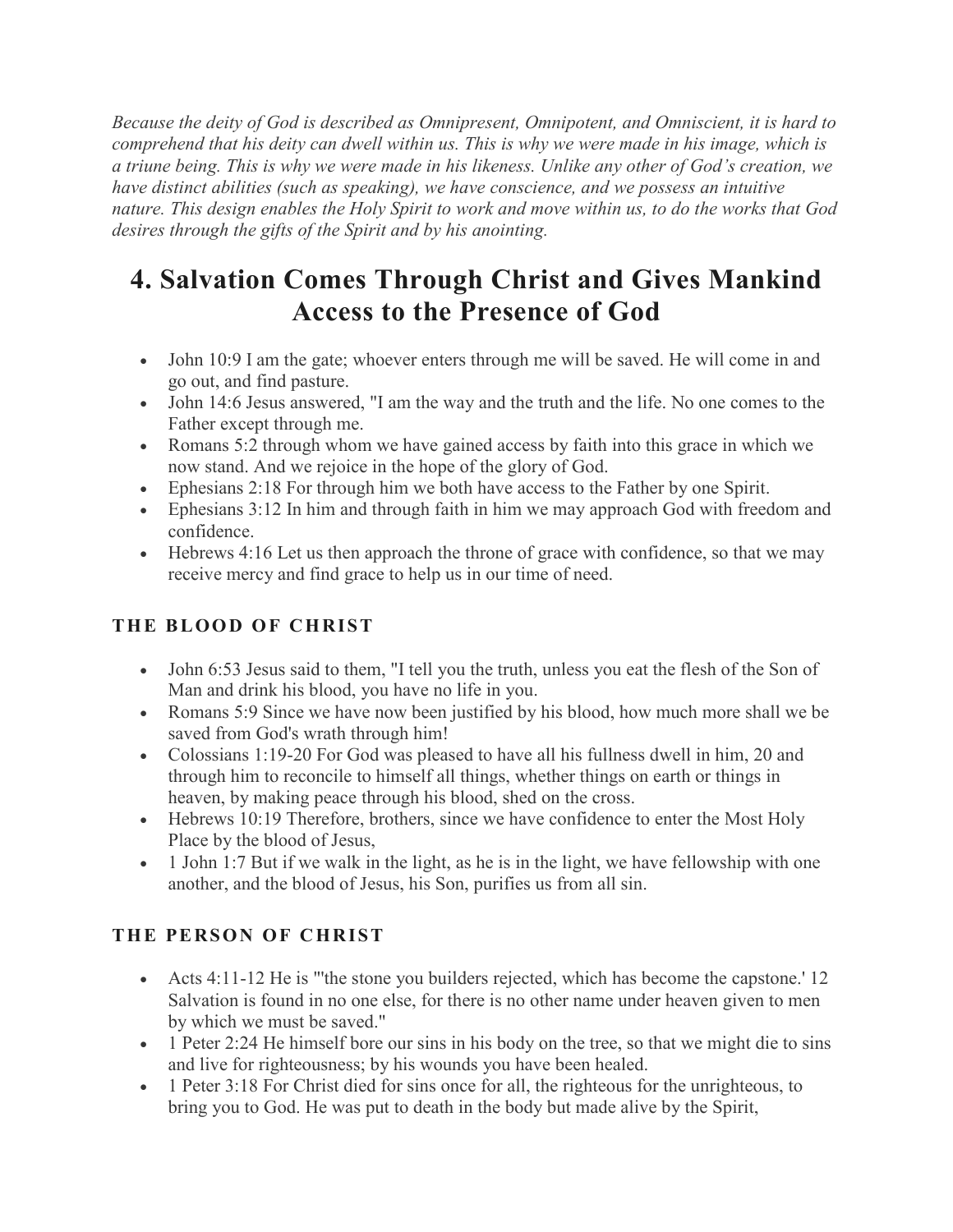- 1 John 2:2 He is the atoning sacrifice for our sins, and not only for ours but also for the sins of the whole world.
- 1 John 4:10 This is love: not that we loved God, but that he loved us and sent his Son as an atoning sacrifice for our sins.

*Because Jesus said he is the way, the truth, and the life, we believe he is the only way to the path and right relationship with God. Jesus is the sacrifice. Jesus gave himself and shed his blood that all who repent may be cleansed and set free from the bondage and results of sin. Jesus is the Savior of the world.*

# **5. The Church is the Body and Representation of Jesus Christ**

- Matthew 5:13-16 "You are the salt of the earth. But if the salt loses its saltiness, how can it be made salty again? It is no longer good for anything, except to be thrown out and trampled by men. 14 "You are the light of the world. A city on a hill cannot be hidden. 15 Neither do people light a lamp and put it under a bowl. Instead they put it on its stand, and it gives light to everyone in the house. 16 In the same way, let your light shine before men, that they may see your good deeds and praise your Father in heaven.
- Ephesians 1:22-23 And God placed all things under his feet and appointed him to be head over everything for the church, 23 which is his body, the fullness of him who fills everything in every way.
- Ephesians 2:21-22 In him the whole building is joined together and rises to become a holy temple in the Lord. 22 And in him you too are being built together to become a dwelling in which God lives by his Spirit.
- Philippians 2:3-5 Do nothing out of selfish ambition or vain conceit, but in humility consider others better than yourselves. 4 Each of you should look not only to your own interests, but also to the interests of others. 5 Your attitude should be the same as that of Christ Jesus:

### **AS REPRESENTATIVES AND MESSENGERS**

- 1 Corinthians 11:1 Follow my example, as I follow the example of Christ.
- 2 Corinthians 5:20 We are therefore Christ's ambassadors, as though God were making his appeal through us. We implore you on Christ's behalf: Be reconciled to God.
- 1 Thessalonians 1:5-7 because our gospel came to you not simply with words, but also with power, with the Holy Spirit and with deep conviction. You know how we lived among you for your sake. 6 You became imitators of us and of the Lord; in spite of severe suffering, you welcomed the message with the joy given by the Holy Spirit. 7 And so you became a model to all the believers in Macedonia and Achaia.
- 1 Timothy 4:12 Don't let anyone look down on you because you are young, but set an example for the believers in speech, in life, in love, in faith and in purity.

### **GIVEN THE MINISTRY OF RECONCILIATION**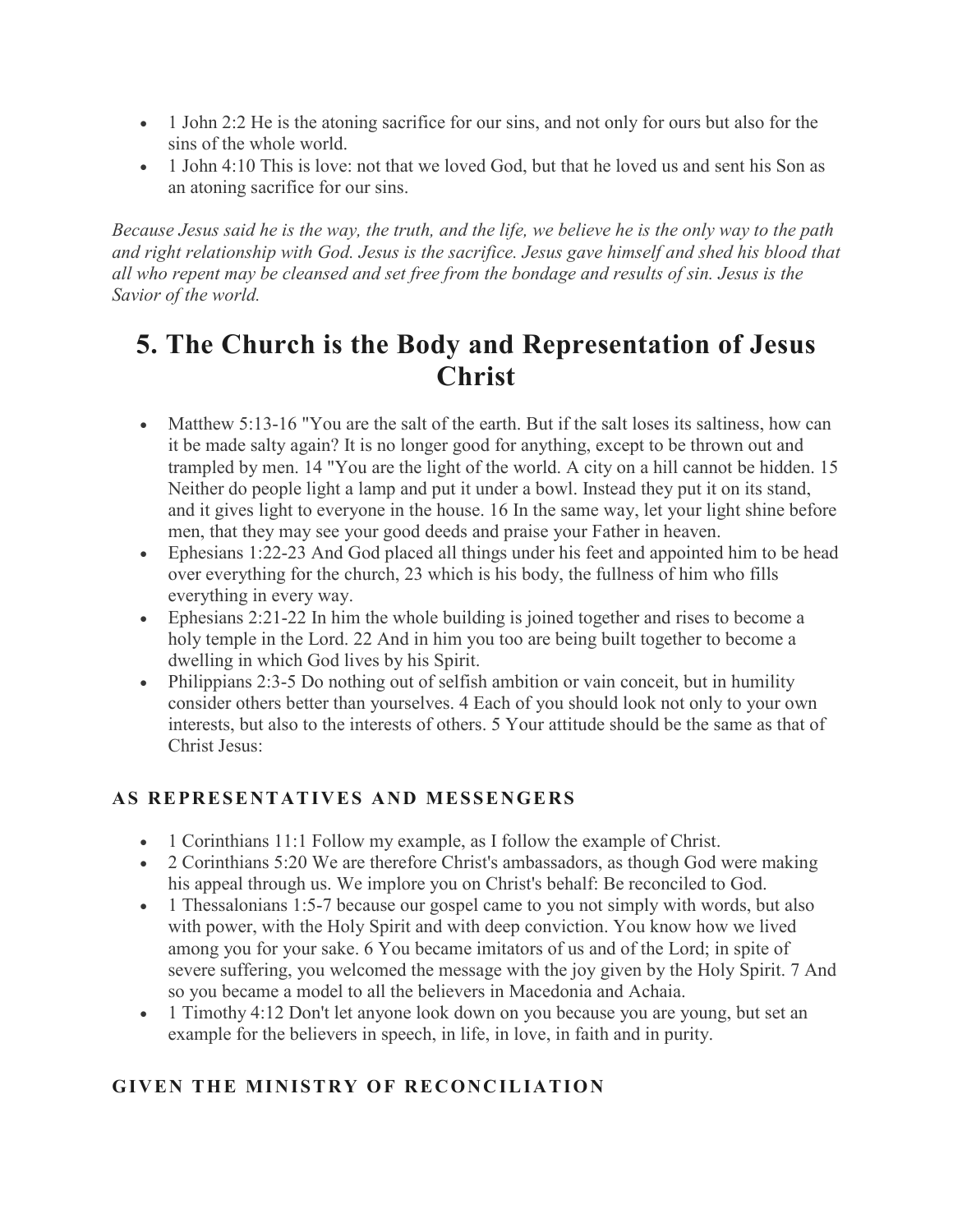- 2 Corinthians 5:18 All this is from God, who reconciled us to himself through Christ and gave us the ministry of reconciliation: 19 that God was reconciling the world to himself in Christ, not counting m
- Colossians 2:2-3 My purpose is that they may be encouraged in heart and united in love, so that they may have the full riches of complete understanding, in order that they may know the mystery of God, namely, Christ, 3 in whom are hidden all the treasures of wisdom and knowledge.
- Hebrews 10:24 And let us consider how we may spur one another on toward love and good deeds.

*Because God literally dwells within us we are able to understand that he lives in others. All who are saved comprise the church and the body of our Lord Jesus Christ. We are his representatives on earth, to preach his same message that people may know Christ in a personal way.*

# **6. The Spirit of Man is Eternal**

- Psalms 16:11 You have made known to me the path of life; you will fill me with joy in your presence, with eternal pleasures at your right hand.
- Psalms 21:6 Surely you have granted him eternal blessings and made him glad with the joy of your presence.
- Ecclesiastes 3:11 He has made everything beautiful in its time. He has also set eternity in the hearts of men; . . .
- Galatians 6:8 The one who sows to please his sinful nature, from that nature will reap destruction; the one who sows to please the Spirit, from the Spirit will reap eternal life.

### **ETERNAL JUDGMENT APART FROM CHRIST**

- Psalms 9:7 The LORD reigns forever; he has established his throne for judgment. 8 He will judge the world in righteousness; he will govern the peoples with justice.
- Matthew 18:8 If your hand or your foot causes you to sin cut it off and throw it away. It is better for you to enter life maimed or crippled than to have two hands or two feet and be thrown into eternal fire.
- Matthew 25:41 "Then he will say to those on his left, 'Depart from me, you who are cursed, into the eternal fire prepared for the devil and his angels.

### **ETERNAL LIFE IN CHRIST**

- Matthew 19:16 Now a man came up to Jesus and asked, "Teacher, what good thing must I do to get eternal life?"
- Matthew 19:29 And everyone who has left houses or brothers or sisters or father or mother or children or fields for my sake will receive a hundred times as much and will inherit eternal life.
- John 3:16 "For God so loved the world that he gave his one and only Son, that whoever believes in him shall not perish but have eternal life.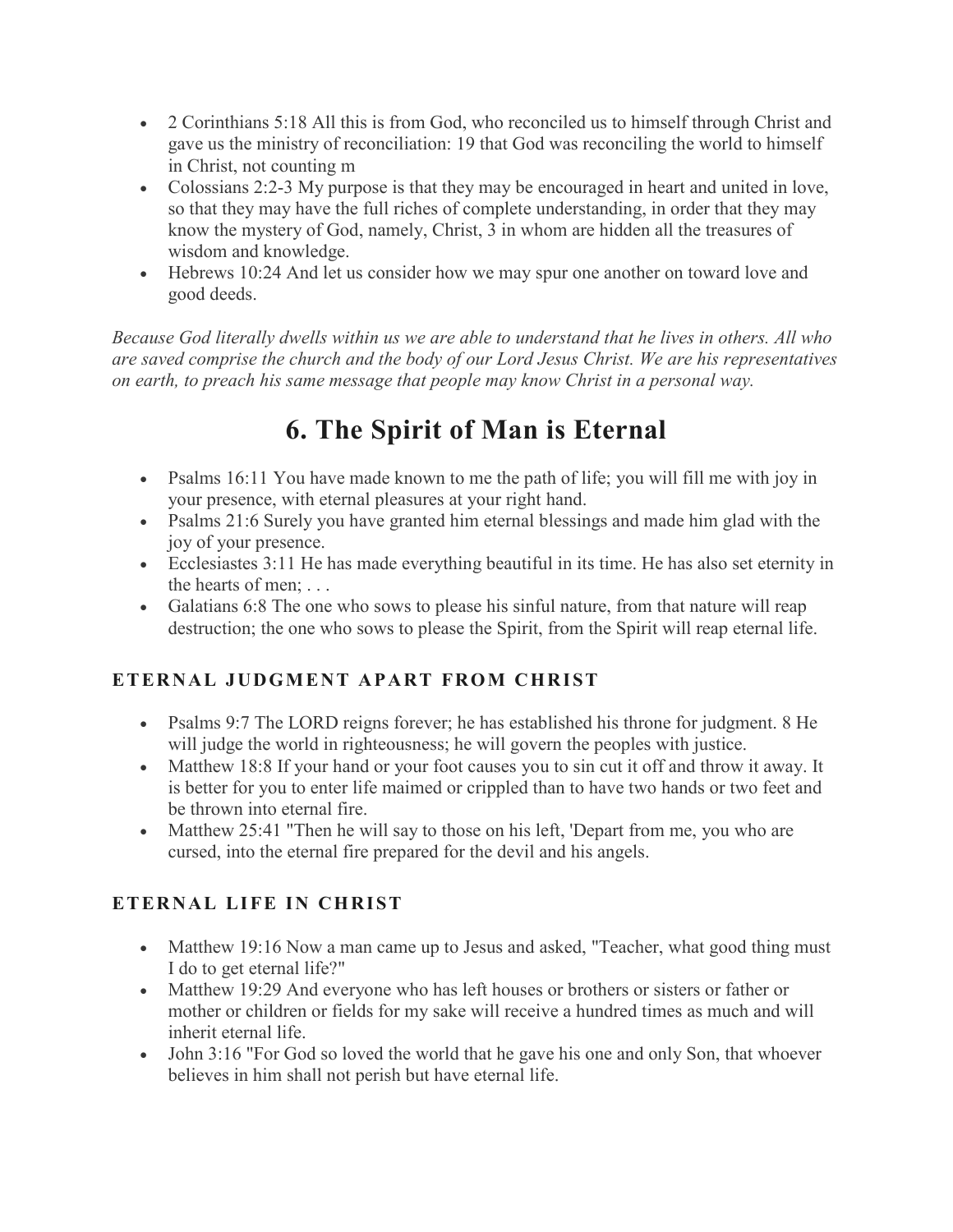- John 5:24 "I tell you the truth, whoever hears my word and believes him who sent me has eternal life
- John  $10:27-28$  My sheep listen to my voice; I know them, and they follow me. 28 I give them eternal life, and they shall never perish; no one can snatch them out of my hand.
- John 14:3 And if I go and prepare a place for you, I will come back and take you to be with me that you also may be where I am.

*Because God is eternal and sovereign, because he is also the giver of life, he has created mankind to live forever. God is not a God of death, he is a God of life. God has prepared an eternal place for all who are in Christ Jesus. It is a place in his presence. He has given man a desire to live forever. Eternity with Christ is a place of eternal rewards and bliss; a place without sickness and without sorrow and without death.*

# **7. It is God's Will That All Men Be Saved**

- Luke 24:46-47 He told them, "This is what is written: The Christ will suffer and rise from the dead on the third day, 47 and repentance and forgiveness of sins will be preached in his name to all nations, beginning at Jerusalem.
- John 6:40 For my Father's will is that everyone who looks to the Son and believes in him shall have eternal life, and I will raise him up at the last day."
- 1 Timothy 2:1-4 I urge, then, first of all, that requests, prayers, intercession and thanksgiving be made for everyone- 2 for kings and all those in authority, that we may live peaceful and quiet lives in all godliness and holiness. 3 This is good, and pleases God our Savior, 4 who wants all men to be saved and to come to a knowledge of the truth.
- 2 Peter 3:9 The Lord is not slow in keeping his promise, as some understand slowness. He is patient with you, not wanting anyone to perish, but everyone to come to repentance.

### **THE GOSPEL IS FOR ALL WHO BELIEVE**

- Mark 16:16 Whoever believes and is baptized will be saved, but whoever does not believe will be condemned.
- John 3:36 Whoever believes in the Son has eternal life, but whoever rejects the Son will not see life, for God's wrath remains on them.
- John 1:12-13 Yet to all who received him, to those who believed in his name, he gave the right to become children of God- 13 children born not of natural descent, nor of human decision or a husband's will, but born of God.
- Acts 10:36 You know the message God sent to the people of Israel, telling the good news of peace through Jesus Christ, who is Lord of all.

### **THE COMMISSION IS GIVEN TO ALL CHRISTIANS**

• Matthew 28:18-20 Then Jesus came to them and said, "All authority in heaven and on earth has been given to me. 19 Therefore go and make disciples of all nations, baptizing them in the name of the Father and of the Son and of the Holy Spirit, 20 and teaching